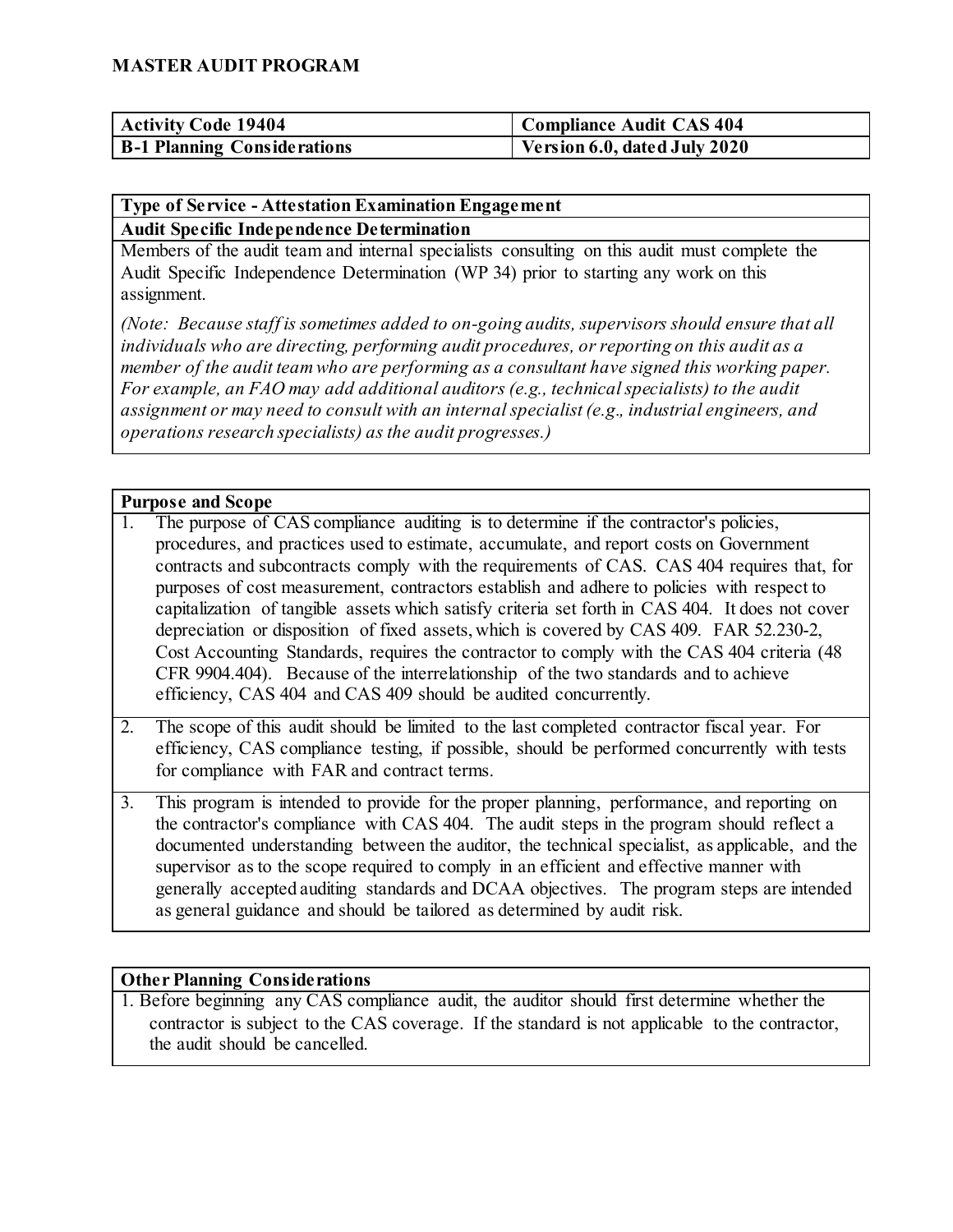#### **Other Planning Considerations**

- 2. Materiality (see 48 CFR 9903.305) and audit risk assessment are integral parts of the planning process and should be considered in developing the extent of CAS compliance tests.
- 3. Once it is determined that the standard is applicable, the auditor should assess which provisions of the standard are significant to the contractor; assess control risk; and the results of other relevant audits (e.g., results of prior compliance audits, Disclosure Statement revisions, etc.). The decision to not test whether the contractor is complying with specific provisions of the standard should be documented.

4. Prior to commencing the audit, review Agency guidance that may impact the audit and adjust the scope and procedures appropriately.

| <b>B-1 Preliminary Steps</b>                                                                                                                                                                                                                                                                                                                                                                                                                                                                                                                                                              | <b>WP</b> Reference |
|-------------------------------------------------------------------------------------------------------------------------------------------------------------------------------------------------------------------------------------------------------------------------------------------------------------------------------------------------------------------------------------------------------------------------------------------------------------------------------------------------------------------------------------------------------------------------------------------|---------------------|
| Version 6.0, dated July 2020                                                                                                                                                                                                                                                                                                                                                                                                                                                                                                                                                              |                     |
| 1. Research and Planning                                                                                                                                                                                                                                                                                                                                                                                                                                                                                                                                                                  |                     |
| a. Read and become familiar with the criteria in CAS 404. Identify any<br>changes in the CAS 404 standard since the last examination.                                                                                                                                                                                                                                                                                                                                                                                                                                                     |                     |
| b. Evaluate Part V of the contractor's Disclosure Statement to become<br>familiar with the disclosed accounting practices. Determine if the<br>contractor's disclosed practices have changed since the last CAS 404<br>compliance audit. If changes have occurred, document the file and<br>adjust the audit scope accordingly.                                                                                                                                                                                                                                                           |                     |
| c. Determine whether the total value of the contractor's tangible capital<br>assets are material. Possible sources include the contractor's financial<br>statements, general ledger balances of plant, property and equipment,<br>fixed asset subsidiary ledgers, depreciation schedules, CAS 414 Form<br>CASB-CMF, and capital acquisition plans or budgets. Consider<br>contract mix (Government vs. commercial) when determining the<br>materiality of costs subject to this standard. Materiality should be a<br>consideration only in determining the extent of substantive testing. |                     |
| d. Consider whether the contractor may be expensing assets that should be<br>capitalized. Assets may be expensed in accounts such as Repairs and<br>Maintenance, Plant Rearrangement, Supplies, Equipment, etc.                                                                                                                                                                                                                                                                                                                                                                           |                     |
| e. Examine FAO permanent file data (i.e., relevant audit leads) and prior<br>relevant audit work packages to determine what data are available,<br>what audit steps were done in the past, and the results from those<br>steps. This will identify areas of high risk and/or areas where limited<br>or no compliance testing is necessary. Document results.                                                                                                                                                                                                                              |                     |
| f. Review permanent file to determine if previous audits included findings<br>and recommendations that relate to the subject matter. If there were<br>findings that are material to the subject matter, document this<br>information in the risk assessment and perform the following<br>procedures:                                                                                                                                                                                                                                                                                      |                     |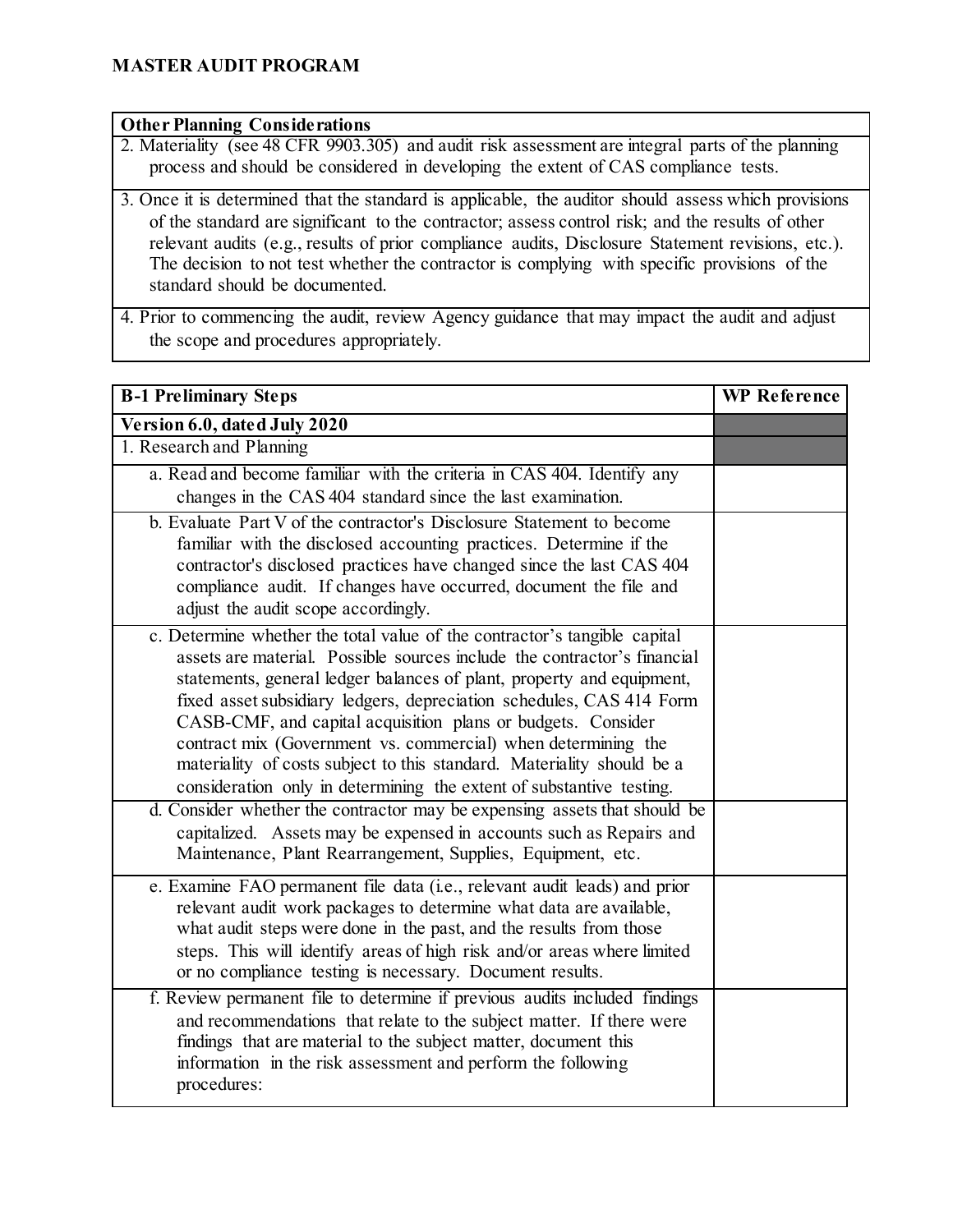| <b>B-1 Preliminary Steps</b>                                                                                                                                                                                                                                                                                                                                                                                                                                                                                                           | WP Reference |
|----------------------------------------------------------------------------------------------------------------------------------------------------------------------------------------------------------------------------------------------------------------------------------------------------------------------------------------------------------------------------------------------------------------------------------------------------------------------------------------------------------------------------------------|--------------|
| (1) Ask contractor management if corrective actions were taken to<br>address findings and recommendations reported in previous DCAA<br>audits (e.g., questioned costs, business system deficiencies, CAS<br>audits) that are relevant to the subject matter of audit. If yes, have<br>contractor explain corrective actions taken and determine if<br>additional audit procedures should be included in the fieldwork to<br>test the corrective actions. (GAGAS 7.13)<br>(2) Document the results of the inquiry and the impact of the |              |
| corrective actions to the subject matter under audit.                                                                                                                                                                                                                                                                                                                                                                                                                                                                                  |              |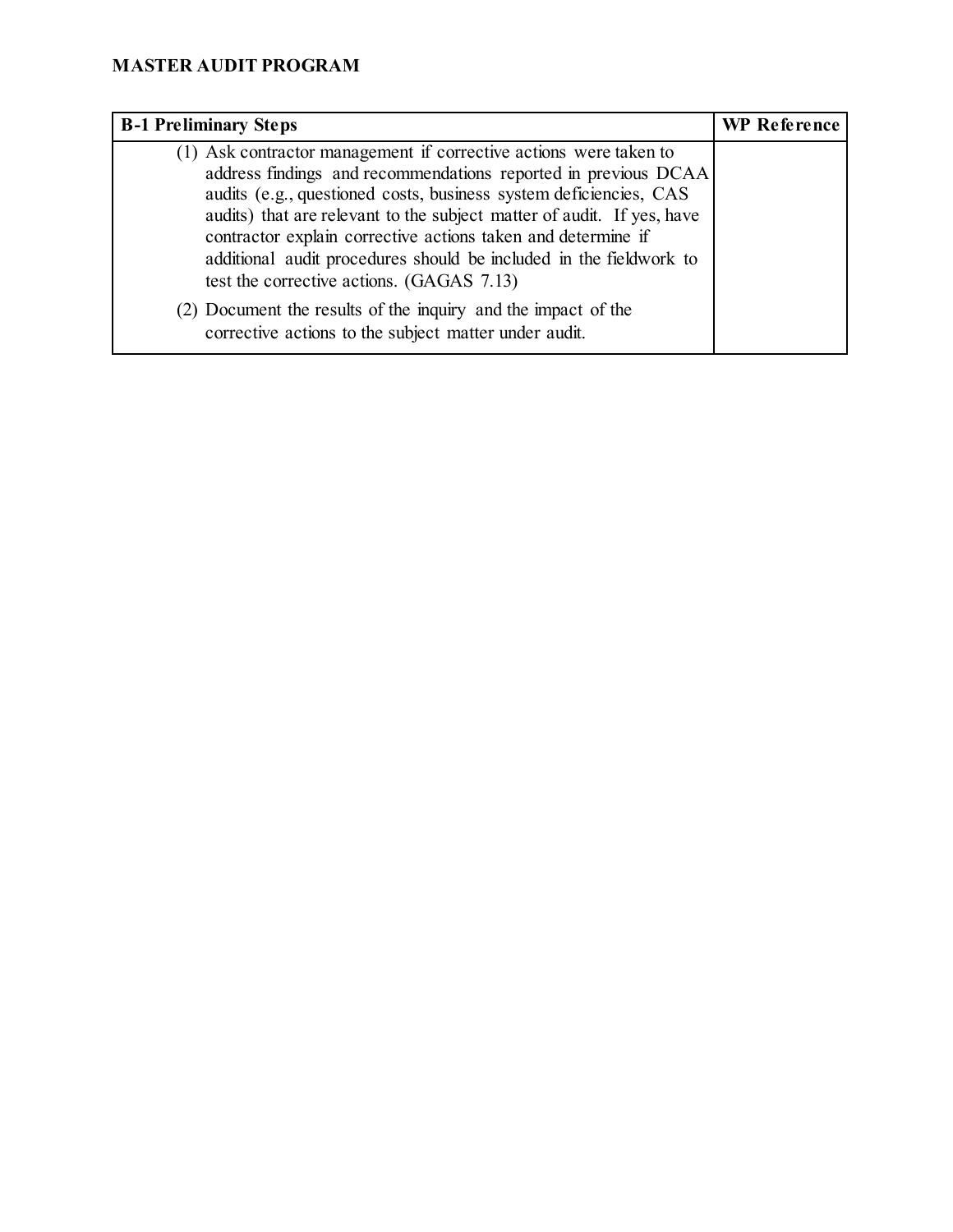| <b>B-1 Preliminary Steps</b>                                                                                                                                                                                                                                                                                                                                    | <b>WP</b> Reference |
|-----------------------------------------------------------------------------------------------------------------------------------------------------------------------------------------------------------------------------------------------------------------------------------------------------------------------------------------------------------------|---------------------|
| g. Review permanent file to determine if the contractor has previously<br>provided other studies or audits (e.g., summary listing of internal<br>audits or external audit reports) that directly relate to the subject<br>matter. If there are no other studies or audits, document that<br>information in the working papers and perform the procedures below. |                     |
| (1) Ask contractor management if internal audits were performed. If<br>yes, request contractor provide a summary listing of the internal<br>audits that would assist us in understanding and evaluating the<br>efficacy of the internal controls relevant to the subject matter of the<br>audit.                                                                |                     |
| (2) If the review of the perm file or the contractor identifies relevant<br>internal audits:                                                                                                                                                                                                                                                                    |                     |
| Determine if access to these reports is necessary to complete<br>the evaluation of the relevant internal controls to support the<br>risk assessment or audit procedures related to the subject<br>matter of the audit. There must be a nexus between the internal<br>audit reports and the scope of this specific assignment.                                   |                     |
| Document the results of the determination in writing.<br>$\bullet$                                                                                                                                                                                                                                                                                              |                     |
| If assignment is at a major contractor location, coordinate with<br>٠<br>the CAD or FAO point of contact (POC) for internal audit<br>reports to request the contractor provide access to the reports.                                                                                                                                                           |                     |
| If assignment is at a non-major contractor and the FAO does<br>$\bullet$<br>not have a designated POC, the auditor should request the<br>contractor provide access to the internal audit reports.                                                                                                                                                               |                     |
| The request should include information on how the internal<br>$\bullet$<br>audit report is relevant to the DCAA audit. Place a copy of the<br>request in the assignment administrative working papers.                                                                                                                                                          |                     |
| (3) If the review of the perm file or the contractor identifies relevant<br>other audits or studies:                                                                                                                                                                                                                                                            |                     |
| Obtain publicly available information for the relevant other<br>Government agency audits (e.g., websites for DoD IG or other<br>IGs, service audit agencies, etc.).                                                                                                                                                                                             |                     |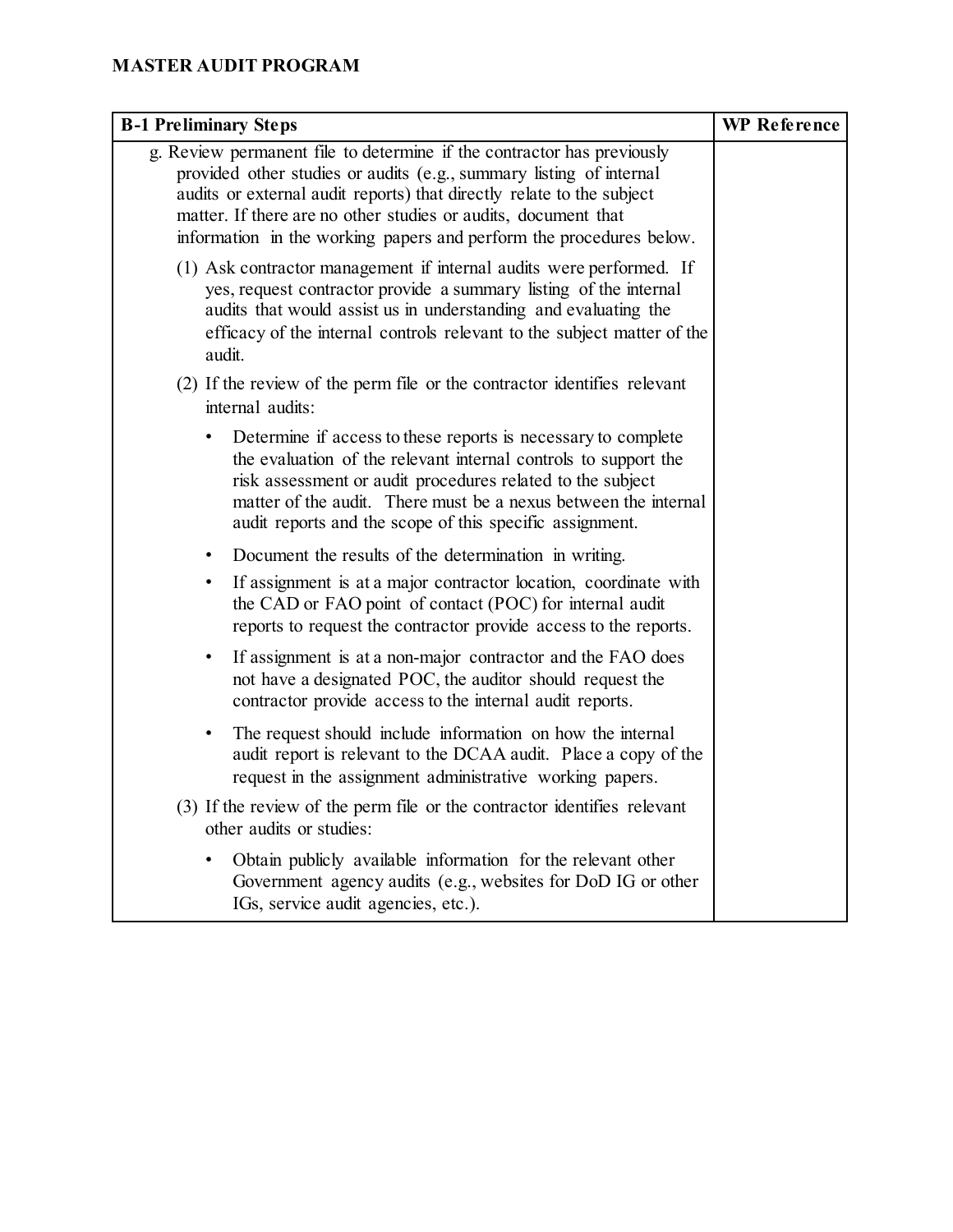| <b>B-1 Preliminary Steps</b>                                                                                                                                                                                                                                                                                  | <b>WP</b> Reference |
|---------------------------------------------------------------------------------------------------------------------------------------------------------------------------------------------------------------------------------------------------------------------------------------------------------------|---------------------|
| • Make appropriate adjustments to your risk assessment and<br>planned procedures based on the reported findings.                                                                                                                                                                                              |                     |
| (4) Document the results of the inquiries including the response<br>received from the contractor for any request for access to internal<br>audit reports. (If access was not granted this should include the<br>contractor's rationale or justification for not granting access).                             |                     |
| (5) Determine if additional audit procedures are needed to respond to<br>identified risk.                                                                                                                                                                                                                     |                     |
| h. Contact the contracting officer to ascertain any known concerns that<br>will impact the audit and adjust the audit scope and procedures<br>accordingly.                                                                                                                                                    |                     |
| i. If appropriate, coordinate with the FAO technical specialist, CAC<br>and/or regional specialist on matters of interpretation and policy.                                                                                                                                                                   |                     |
| j. Notify the appropriate contracting officer of the commencement of the<br>risk assessment and that the expected completion date will be provided<br>in the formal acknowledgement once the risk assessment is complete.<br>The acknowledgement process should be performed in accordance<br>with CAM 4-104. |                     |
| 2. Entrance Conference and Preparation                                                                                                                                                                                                                                                                        |                     |
| a. Arrange and conduct an entrance conference covering the areas<br>highlighted in CAM 4-302 with particular emphasis on obtaining an<br>understanding of the contractor's capitalization process and its internal<br>control structure. Request the contractor to explain the following:                     |                     |
| (1) Its capitalization system and process and identify relevant written<br>policies and procedures.                                                                                                                                                                                                           |                     |
| (2) If considered necessary, request a walkthrough of the capitalization<br>system.                                                                                                                                                                                                                           |                     |
| (3) Any changes, or planned changes, to policies and procedures<br>related to CAS 404 since the last DCAA examination.                                                                                                                                                                                        |                     |
| (4) Any business combinations since last DCAA CAS 404<br>examination.                                                                                                                                                                                                                                         |                     |
| (5) Any corrective actions related to previously identified<br>noncompliances. If applicable, include a follow up with contractor<br>management on:                                                                                                                                                           |                     |
| corrective actions that address previous DCAA audit findings and<br>recommendations,                                                                                                                                                                                                                          |                     |
| other studies or audits that impact the subject matter.                                                                                                                                                                                                                                                       |                     |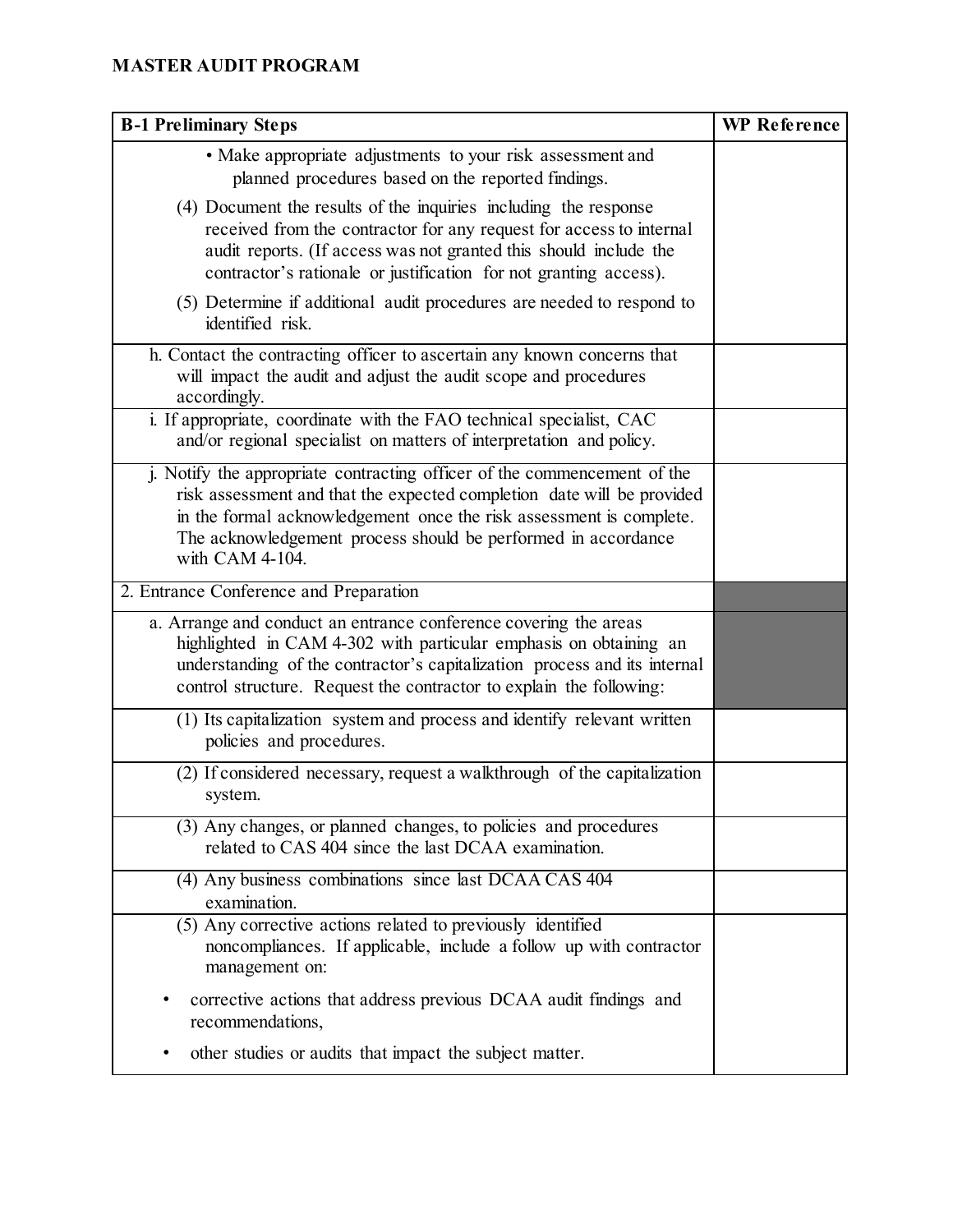| <b>B-1 Preliminary Steps</b>                                                                                                                                                                                                                                                                    | <b>WP</b> Reference |
|-------------------------------------------------------------------------------------------------------------------------------------------------------------------------------------------------------------------------------------------------------------------------------------------------|---------------------|
| (6) Dollar values of:                                                                                                                                                                                                                                                                           |                     |
| If the dollars are significant, consider separate transaction testing of<br>these assets.                                                                                                                                                                                                       |                     |
| (a) Self-constructed assets placed in service since prior<br>examination;                                                                                                                                                                                                                       |                     |
| (b) Assets acquired through less than arm's length transactions; and                                                                                                                                                                                                                            |                     |
| (c) Asset accountability units.                                                                                                                                                                                                                                                                 |                     |
| (7) Capital budget variance analysis and explanation of significant<br>variances. (If the capitalized amount is significantly less than the<br>capital budget, assets may have been expensed when they should<br>have been capitalized.)                                                        |                     |
| (8) Identify new facilities and major renovations. Consider separate<br>transaction testing for initial complement of low cost equipment<br>and betterments and improvements.                                                                                                                   |                     |
| b. If relying on the work of others, follow the procedures in CAM 4-1000.                                                                                                                                                                                                                       |                     |
| c. Issue a notification letter to the contractor regarding the audit in<br>accordance with CAM 4-302.3.                                                                                                                                                                                         |                     |
| 3. Risk Assessment                                                                                                                                                                                                                                                                              |                     |
| a. Using the framework and the guidelines in WP B-2, obtain and<br>document an understanding of the contractor's internal controls that<br>are relevant to the audit. Auditors should be able to obtain a major<br>portion of this understanding during a walkthrough of the subject<br>matter. |                     |
| b. Identify accounts where the contractor may be expensing assets that<br>should be capitalized. These accounts could include Repairs and<br>Maintenance, Plant Rearrangement, Supplies, Equipment, etc.                                                                                        |                     |
| c. Determine high-risk areas by performing the following:                                                                                                                                                                                                                                       |                     |
| (1) Determine the dollar amounts in the various accounts.                                                                                                                                                                                                                                       |                     |
| (2) Perform comparative analysis of the identified accounts to<br>determine if significant changes may have occurred.                                                                                                                                                                           |                     |
| (3) Determine provisions of the standard that are material.                                                                                                                                                                                                                                     |                     |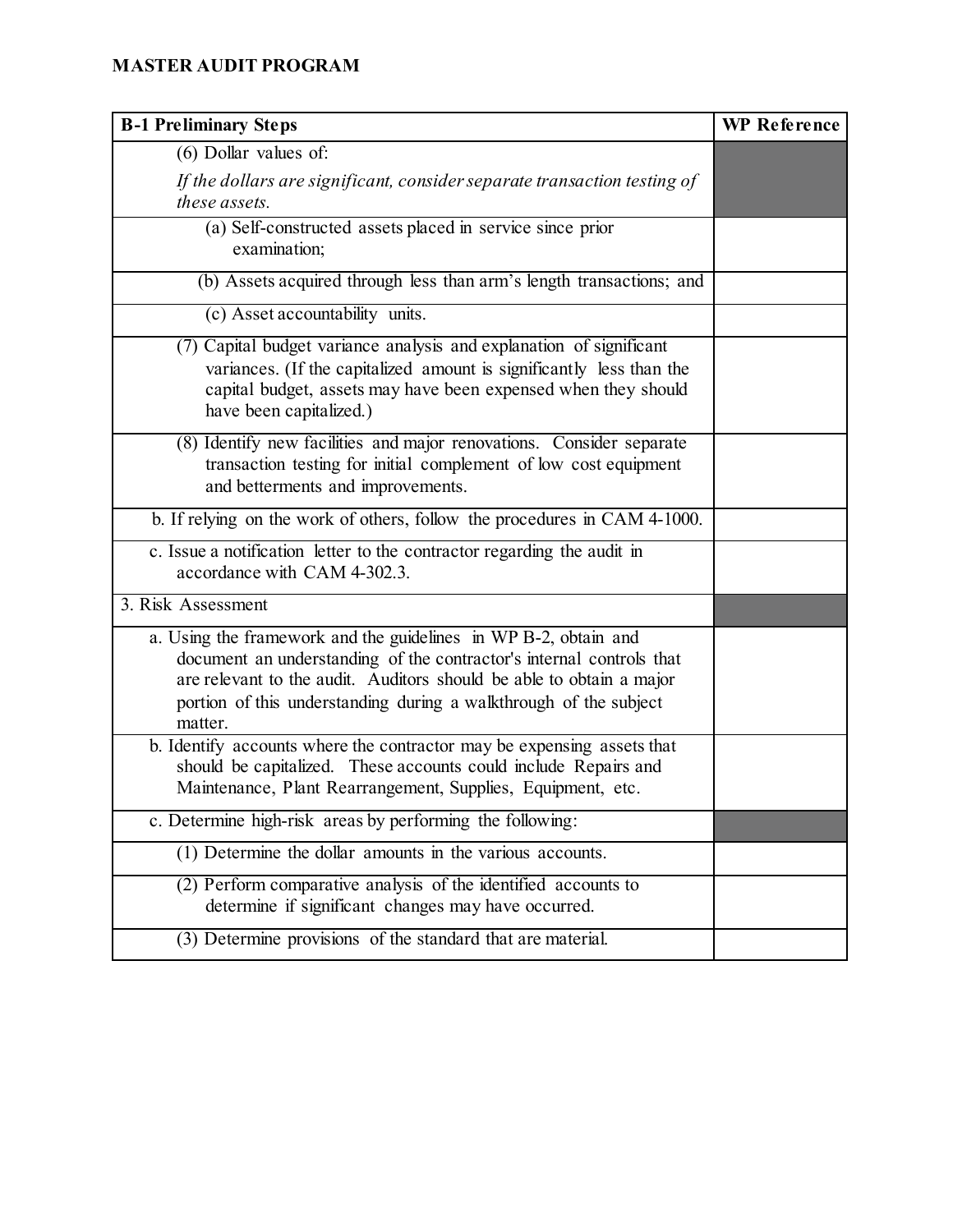| <b>B-1 Preliminary Steps</b>                                                                                                                                                                                                                                                                                     | <b>WP</b> Reference |
|------------------------------------------------------------------------------------------------------------------------------------------------------------------------------------------------------------------------------------------------------------------------------------------------------------------|---------------------|
| d. During the entrance conference, or other appropriate meeting, make<br>specific inquiries of contractor management and other appropriate<br>parties regarding the following:                                                                                                                                   |                     |
| (1) Their knowledge of any actual, suspected, or alleged fraud or<br>noncompliance with laws and regulations affecting the period of<br>time corresponding to the subject matter under audit. (AT-C)<br>205.32)                                                                                                  |                     |
| (2) Whether any investigations or legal proceedings, that are<br>significant to the engagement objectives, have been initiated or are<br>in process with respect to the period of time corresponding to the<br>subject matter. (GAGAS 7.14)                                                                      |                     |
| (3) The existence of other audits and studies (performed by other than<br>DCAA) that relate to the subject matter under audit. If yes, have<br>the contractor explain the audits and studies performed, any related<br>findings or recommendations, and any contractor corrective<br>actions taken. (GAGAS 7.13) |                     |
| Note: Specifically document in the working papers; the inquiries and<br>the corresponding responses as well as how the responses affect the<br>performance of the engagement.                                                                                                                                    |                     |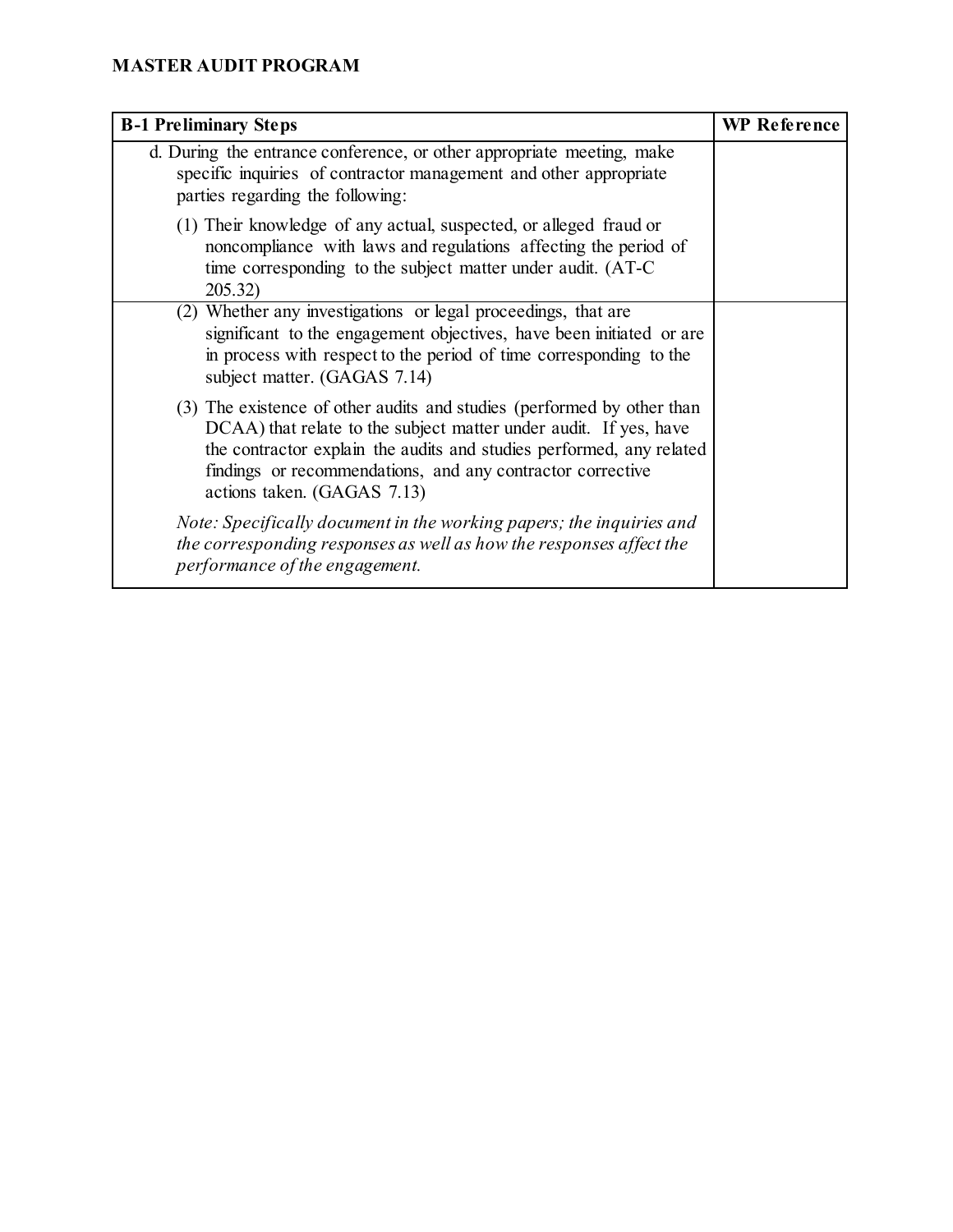| <b>B-1 Preliminary Steps</b>                                                                                                                                                                                                                                                                                                                                                                | WP Reference |
|---------------------------------------------------------------------------------------------------------------------------------------------------------------------------------------------------------------------------------------------------------------------------------------------------------------------------------------------------------------------------------------------|--------------|
| e. Based on the team's understanding of the criteria, subject matter, and<br>the contractor and its environment, hold a planning meeting with the<br>audit team (at a minimum, Supervisor and Auditor) to discuss and<br>identify potential material noncompliances, whether due to error or<br>fraud, that could affect the subject matter.                                                |              |
| The discussion should include:                                                                                                                                                                                                                                                                                                                                                              |              |
| relevant prior audit experience (e.g., questioned cost, relevant<br>$\bullet$<br>reported accounting system deficiencies),                                                                                                                                                                                                                                                                  |              |
| relevant aspects of the contractor and its environment,<br>$\bullet$                                                                                                                                                                                                                                                                                                                        |              |
| risk of material noncompliance due to fraud (e.g., the extent of<br>$\bullet$<br>financial incentives, pressures to meet budgetary and<br>contractual commitments, and opportunities to commit and<br>conceal fraud). Consider the fraud risk factors and scenarios<br>presented in the DoD OIG's webpage: Fraud Detection<br>Resources for Auditors. Copy link and paste into web browser, |              |
| other known risk factors identified that could materially affect<br>the subject matter, and                                                                                                                                                                                                                                                                                                 |              |
| the audit team's understanding of relevant key internal<br>$\bullet$<br>controls. Document the factors identified that increase the risk<br>of material noncompliance due to error or fraud that could<br>affect the subject matter and design audit procedures to<br>respond to the increased risk of material noncompliance.                                                              |              |
| Communication among audit team members should continue as<br>needed throughout the audit regarding the risk of misstatement and<br>noncompliance due to error or fraud.                                                                                                                                                                                                                     |              |
| f. From the information gathered in the preceding steps and using the<br>materiality criteria in 48 CFR 9903.305, assess the audit risk and<br>determine the scope of audit and extent of compliance testing to be<br>performed.                                                                                                                                                            |              |
| g. Update the information in the permanent files as needed (MAAR 3).                                                                                                                                                                                                                                                                                                                        |              |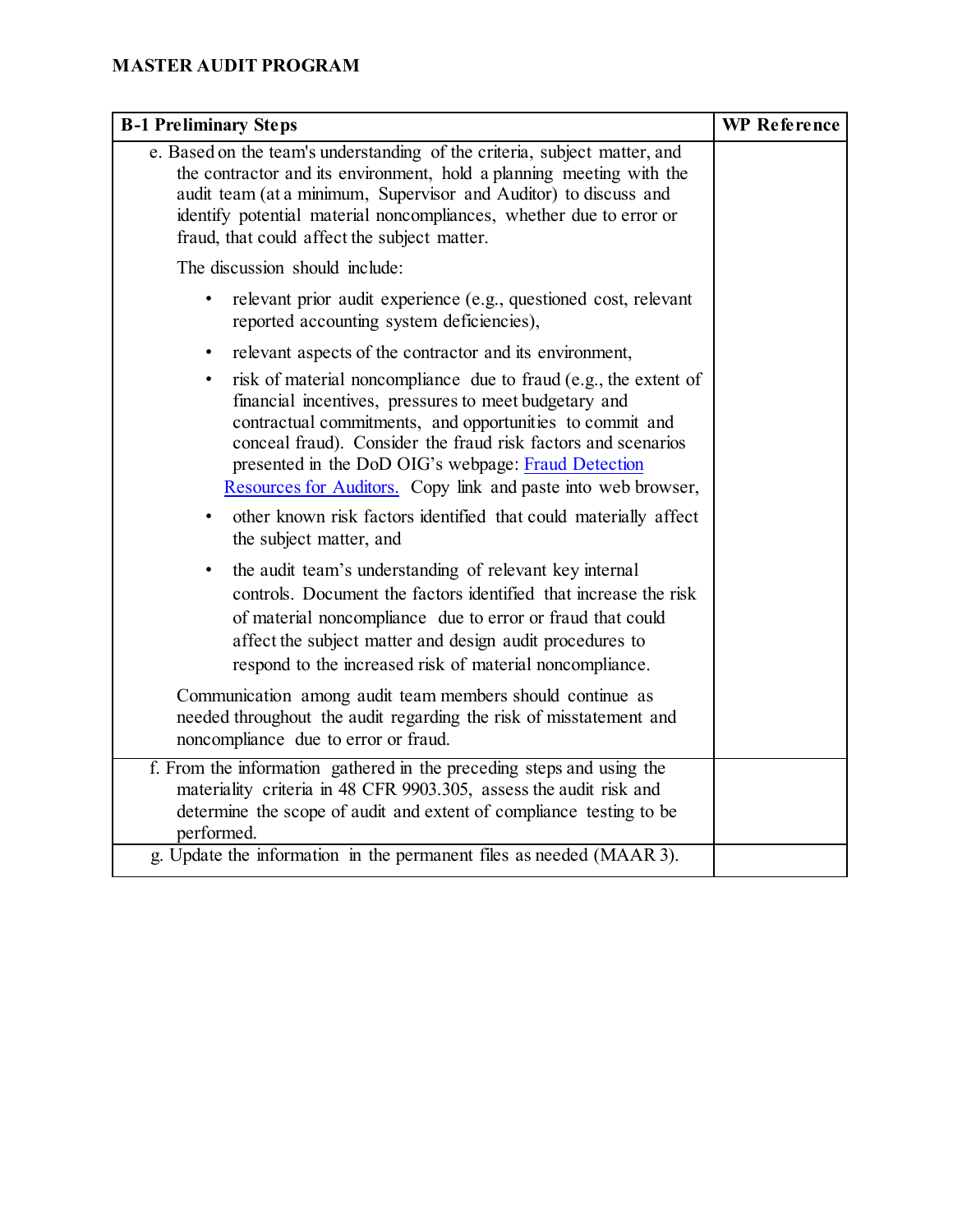| <b>C-1 Written Policy</b>                                                                                                                                                                                                                                        | <b>WP</b> Reference |
|------------------------------------------------------------------------------------------------------------------------------------------------------------------------------------------------------------------------------------------------------------------|---------------------|
| Version 6.0, dated July 2020                                                                                                                                                                                                                                     |                     |
| 1. Determine that the contractor has a written capitalization policy (CAS<br>$404.40(a)$ ).                                                                                                                                                                      |                     |
| 2. Determine that the written policy designates economic and physical<br>characteristics as follows $(CAS 404.40(b)(1))$ :                                                                                                                                       |                     |
| a. The minimum service life criterion, which shall not exceed 2 years, but<br>which may be a shorter period.                                                                                                                                                     |                     |
| b. The minimum acquisition cost criterion, which shall not exceed $$5,000$ ,<br>but which may be a smaller amount.                                                                                                                                               |                     |
| c. Specific characteristics which are pertinent to its capitalization policy<br>decisions (e.g., class of asset, physical size, identifiability and<br>controllability, the extent of integration or independence of constituent<br>units). $(CAS 404.40(b)(2))$ |                     |
| d. Identification of asset accountability units to the maximum extent<br>practical. The contractor's policy should consider (CAS 404.40(b)(3):                                                                                                                   |                     |
| (1) Whether the component represents a significant portion of the total<br>unit's cost (materiality);                                                                                                                                                            |                     |
| $(2)$ Whether the component is divisible from the total unit;                                                                                                                                                                                                    |                     |
| (3) Whether the component is subject to separate valuation.                                                                                                                                                                                                      |                     |
| e. Higher than \$5,000 minimum dollar limitations may be designated for<br>original complement of low-cost equipment and for betterments and<br>improvements if such higher limitations are reasonable in the<br>contractor's circumstances (CAS 404.40(b)(4)).  |                     |

| <b>D-1 Acquisition Costs</b>                                                    | WP Reference |
|---------------------------------------------------------------------------------|--------------|
| Version 6.0, dated July 2020                                                    |              |
| 1. Evaluate significant items included in expense accounts, such as Repairs and |              |
| Maintenance, Plant Rearrangement, Supplies, Equipment, etc. to determine        |              |
| if tangible assets which meet either the criteria in Steps 2a and 2b in WP C-   |              |
| 1 or the criterion in 2e in WP C-1 are capitalized. (Audit tests in this area   |              |
| partially satisfy the requirements of MAAR 16.)                                 |              |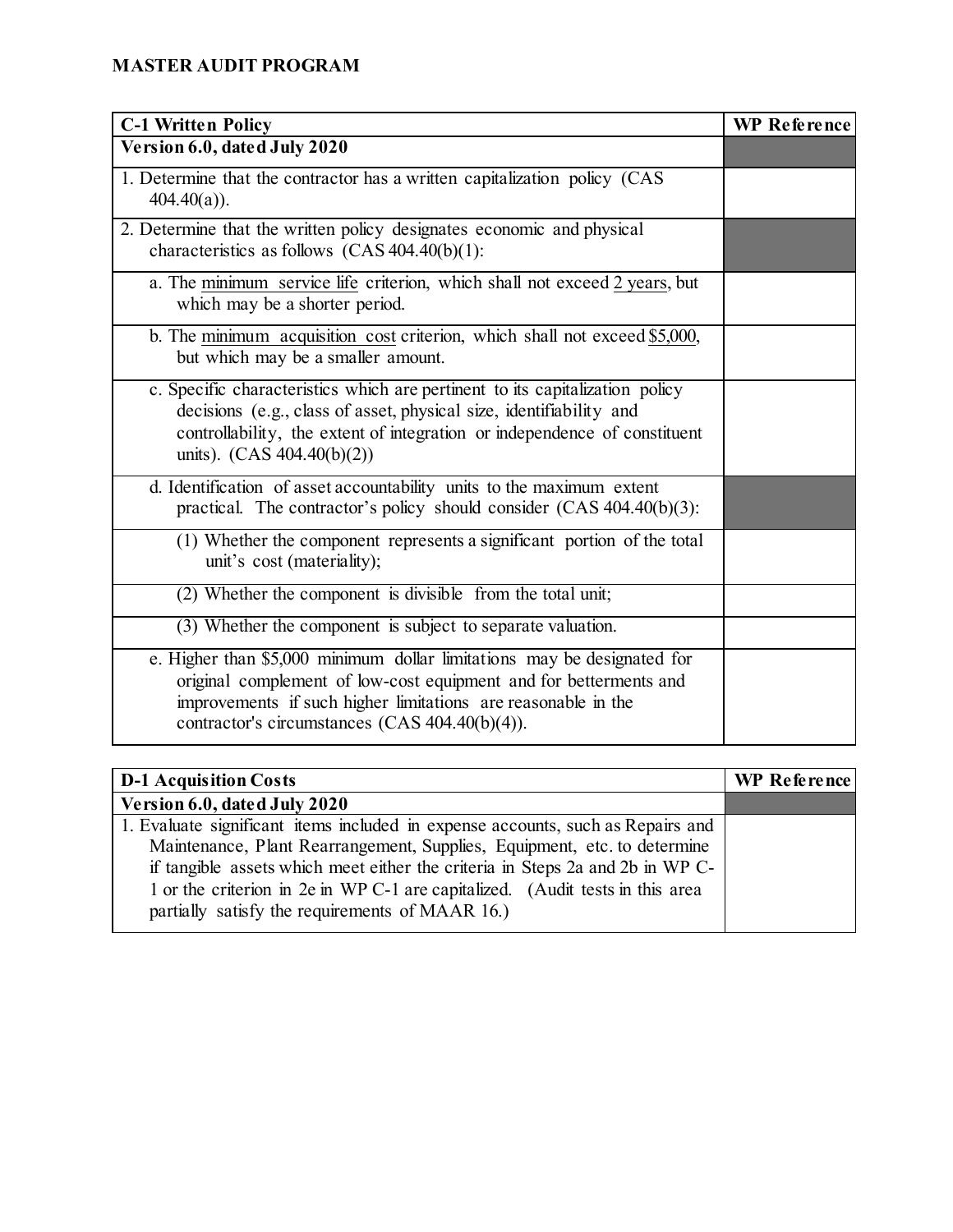| <b>D-1 Acquisition Costs</b>                                                                                                                                                                                                                                                                                                                                                                                                                                                                                                                                                                                                                                                                                                                                                                                                                                                                                          | <b>WP</b> Reference |
|-----------------------------------------------------------------------------------------------------------------------------------------------------------------------------------------------------------------------------------------------------------------------------------------------------------------------------------------------------------------------------------------------------------------------------------------------------------------------------------------------------------------------------------------------------------------------------------------------------------------------------------------------------------------------------------------------------------------------------------------------------------------------------------------------------------------------------------------------------------------------------------------------------------------------|---------------------|
| 2. Evaluate significant items included in expense accounts, such as Repairs and<br>Maintenance, Plant Rearrangement, Supplies, Equipment, etc. to determine<br>that costs incurred subsequent to the acquisition of tangible capital assets<br>which result in either extending the life or increasing the productivity of that<br>asset (e.g., betterments and improvements) and which meet the contractor's<br>established criteria for capitalization are capitalized with appropriate<br>accounting for replaced asset accountability units. However, costs incurred<br>for repairs and maintenance to a tangible capital asset which either restore<br>the asset to, or maintain it at its normal or expected service life or<br>production capacity, shall be treated as costs of the current period. (CAS<br>$404.40(d)$ ) (Audit tests in this area partially satisfy the requirements of<br><b>MAAR 16.)</b> |                     |
| 3. Compare capitalized amounts of significant asset items to invoices, purchase<br>orders, or sales contract to determine that the purchase price has been<br>adjusted to the extent practical by premiums and extra charges paid or<br>discounts and credits received which properly reflect an adjustment in the<br>purchase price $(CAS 404.50(a)(1))$ .                                                                                                                                                                                                                                                                                                                                                                                                                                                                                                                                                           |                     |
| 4. Determine that the purchase price is the consideration given in exchange for<br>an asset and is determined by cash paid or amount equivalent to what would<br>be the cash price basis. If the amount is not available, determine that the<br>current value of the consideration given in exchange is reasonable (e.g.,<br>market value or fair value). [Note: investment credit need not be deducted<br>from the purchase price of a tangible capital asset in determining the<br>acquisition cost of that asset.] Refer to CAS $404.50(a)(1)(i)$ and CAM 8-<br>404.1 for details and examples.                                                                                                                                                                                                                                                                                                                    |                     |
| 5. Determine that donated assets, which at the time of receipt meet the<br>contractor's criteria for capitalization shall be capitalized at their fair value<br>at that time $(CAS 404.50(a)(1)(ii)$ .                                                                                                                                                                                                                                                                                                                                                                                                                                                                                                                                                                                                                                                                                                                |                     |
| 6. Determine that all costs necessary to prepare the asset for use including the<br>cost of placing the asset in location and bringing it to a condition for normal<br>or expected use are capitalized, such as initial inspection and testing,<br>installation, and similar expenses where material in amount. However,<br>materiality should be considered in deciding whether preparatory costs shall<br>be capitalized. $(CAS 404.50(a)(2))$ .                                                                                                                                                                                                                                                                                                                                                                                                                                                                    |                     |
| 7. Determine if the contractor capitalizes sales or use taxes or other collateral<br>costs of acquiring tangible capital assets. If the contractor does capitalize<br>these costs, determine if the contractor follows this practice on a consistent<br>basis. (Note: CAS 404 permits, but does not specifically require, the<br>capitalization of sales or use taxes or other collateral costs of acquiring<br>tangible capital assets.)                                                                                                                                                                                                                                                                                                                                                                                                                                                                             |                     |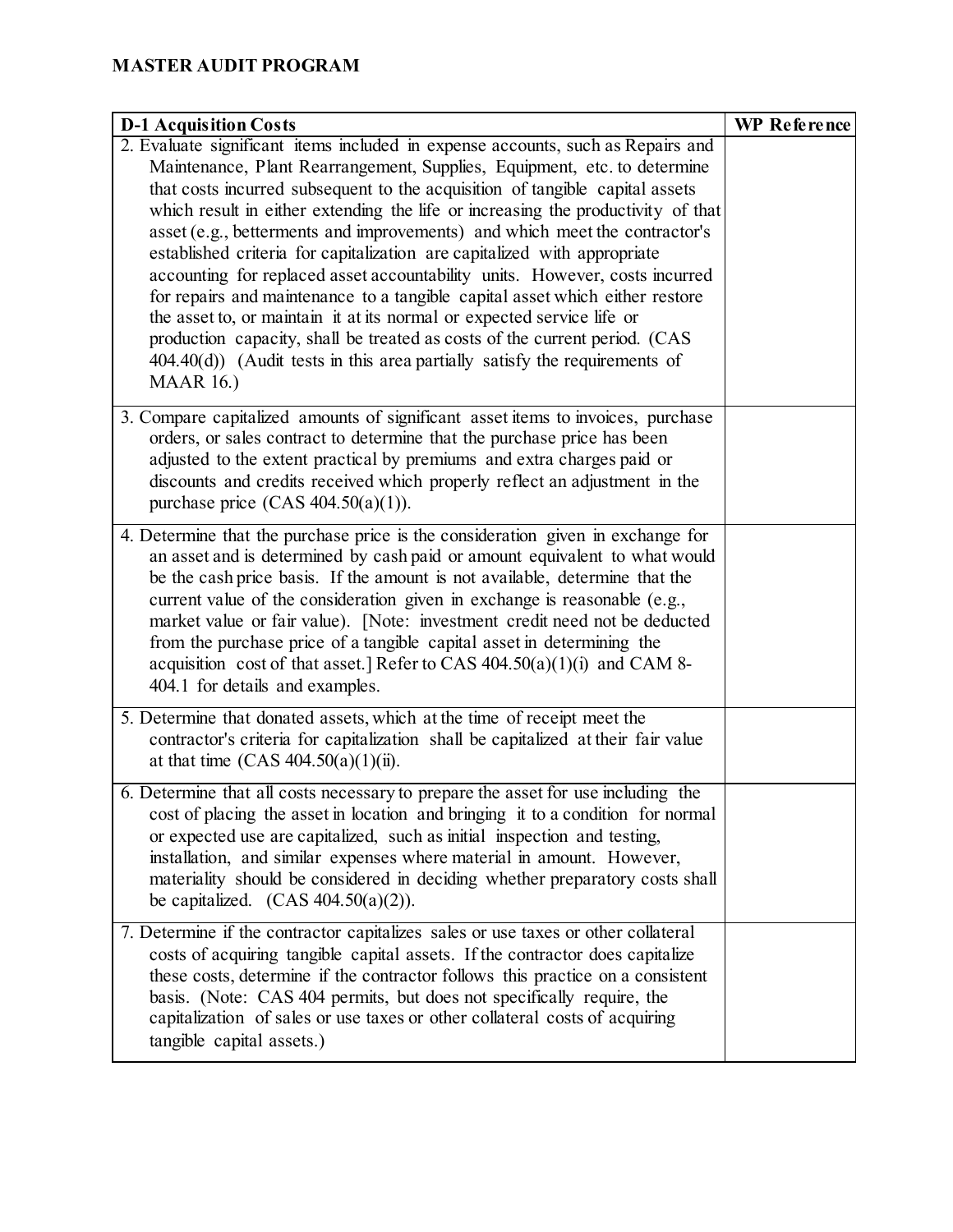| E-1 Self-Constructed Assets (MAAR 16)                                             | <b>WP</b> Reference |
|-----------------------------------------------------------------------------------|---------------------|
| Version 6.0, dated July 2020                                                      |                     |
| If the contractor does not have has a significant amount of self-constructed      |                     |
| assets, perform the steps under this section.                                     |                     |
| 1. Determine that tangible capital assets constructed or fabricated by a          |                     |
| contractor for its own use are capitalized at amounts which include all           |                     |
| indirect costs properly allocable to such assets. This includes G&A               |                     |
| expenses and cost of money when such expenses are identifiable with the           |                     |
|                                                                                   |                     |
| 2. Determine that constructed tangible capital assets which are identical with or |                     |
| similar to the contractor's normal product receive an appropriate share of all    |                     |
| indirect cost including G&A expenses and cost of money. Constructed               |                     |
| assets which are not similar to the contractor's normal products bear only        |                     |
| those G&A expenses specifically identifiable with the asset and material in       |                     |
| amount.                                                                           |                     |
| constructed asset and are material in amount (CAS 404.50(b)).                     |                     |

| <b>F-1 Less Than Arm's Length Transaction</b>                                                                                                                                                                                                                                                                                                                                                                         | <b>WP</b> Reference |
|-----------------------------------------------------------------------------------------------------------------------------------------------------------------------------------------------------------------------------------------------------------------------------------------------------------------------------------------------------------------------------------------------------------------------|---------------------|
| Version 6.0, dated July 2020                                                                                                                                                                                                                                                                                                                                                                                          |                     |
| $\overline{1}$ . Determine if previously used tangible capital assets that were acquired by<br>purchase or donation were obtained in an arm's length transaction.                                                                                                                                                                                                                                                     |                     |
| $\sqrt{2}$ . If the acquiring transaction is not an arm's length transaction, determine if the<br>contractor limited the capitalized acquisition cost of the asset to the<br>capitalized cost of the asset in the hands of the owner who last acquired the<br>asset through an arm's length transaction, reduced by depreciation charges<br>from date of that acquisition to date of gift or sale $(CAS 404.50(c))$ . |                     |

| G-1 Capitalization – Purchase Method                                                                                                                                                                                                                                                                                                                                                                                                                                                                                                                                                                                                                                                                                                    | <b>WP Reference</b> |
|-----------------------------------------------------------------------------------------------------------------------------------------------------------------------------------------------------------------------------------------------------------------------------------------------------------------------------------------------------------------------------------------------------------------------------------------------------------------------------------------------------------------------------------------------------------------------------------------------------------------------------------------------------------------------------------------------------------------------------------------|---------------------|
| Version 6.0, dated July 2020                                                                                                                                                                                                                                                                                                                                                                                                                                                                                                                                                                                                                                                                                                            |                     |
| Note: This step applies only to external business combinations.                                                                                                                                                                                                                                                                                                                                                                                                                                                                                                                                                                                                                                                                         |                     |
| 1. Business combinations taking place prior to the applicability date of the April<br>15, 1996 revision to CAS 404.                                                                                                                                                                                                                                                                                                                                                                                                                                                                                                                                                                                                                     |                     |
| Obtain the contractor's explanations on the accounting treatment of the<br>acquired tangible capital assets. Evaluate asset ledger/report to determine<br>that the asset is capitalized at an amount which does not exceed the fair<br>value at date of acquisition. Where the fair value of identifiable, acquired<br>assets less liabilities assumed exceeds the purchase price of the acquired<br>company in an acquisition under the "purchase method," the value otherwise<br>assignable to tangible capital assets shall be reduced by a proportionate part<br>of the excess. Simply stated, the capitalized value can neither exceed the<br>purchase price of the acquired company nor the fair value of the assets<br>acquired. |                     |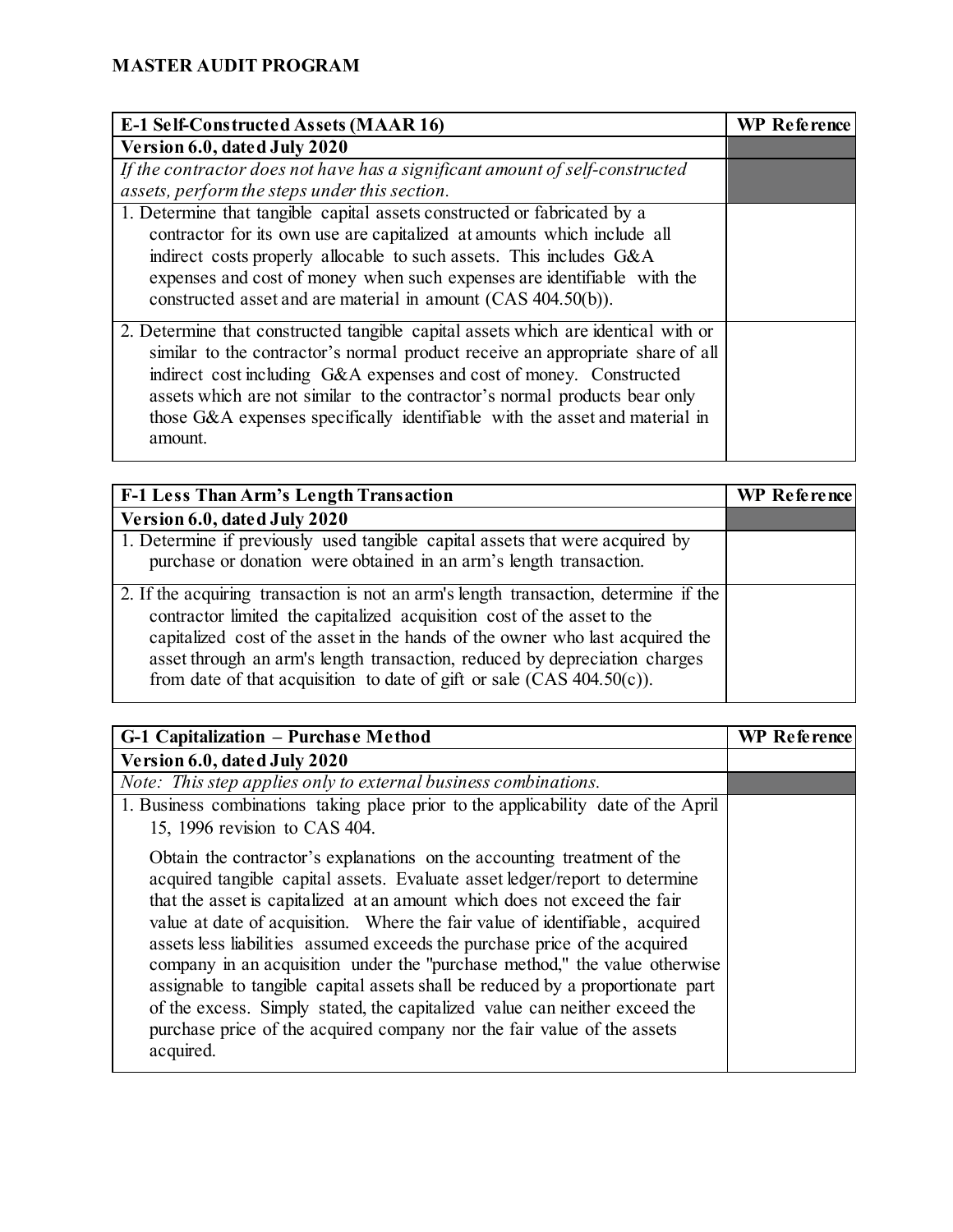| G-1 Capitalization - Purchase Method                                                                                                                            | <b>WP</b> Reference |
|-----------------------------------------------------------------------------------------------------------------------------------------------------------------|---------------------|
| 2. Business combinations taking place after the applicability date of the April                                                                                 |                     |
| 15, 1996 revision to CAS 404.                                                                                                                                   |                     |
| Obtain the contractor's explanations on the accounting treatment of the acquired                                                                                |                     |
| tangible capital assets and supporting documents and verify:                                                                                                    |                     |
| a. If the assets generated either depreciation expense or cost of money charges                                                                                 |                     |
| during the most recent cost accounting period prior to a business                                                                                               |                     |
| combination, determine that the assets are capitalized by the buyer at the net<br>book value (no step-up, no step-down) of the assets as reported by the seller |                     |
| at the time of the transaction (CAS $404.50(d)(1)$ ).                                                                                                           |                     |
| b. If the assets did not generate either depreciation or cost of money charges in                                                                               |                     |
| the most recent year, determine that the assets are capitalized at an amount                                                                                    |                     |
| which does not exceed the fair value at the date of acquisition. When the                                                                                       |                     |
| fair value of identifiable acquired assets less liabilities assumed exceeds the<br>purchase price of the acquired company, the value otherwise assignable to    |                     |
| tangible capital assets shall be reduced by the excess $(CAS 404.50(d)(2))$ .                                                                                   |                     |

| <b>H-1 Asset Accountability Units</b>                                                                                                                                                            | <b>WP</b> Reference |
|--------------------------------------------------------------------------------------------------------------------------------------------------------------------------------------------------|---------------------|
| Version 6.0, dated July 2020                                                                                                                                                                     |                     |
| 1. If the contractor uses asset accountability units, determine if the<br>contractor identifies and separately capitalizes the assets at the time the<br>assets are acquired (CAS $404.50(f)$ ). |                     |
| 2. Determine if the contractor removed units from the asset accounts when<br>they were disposed of; or if replaced, their replacements are capitalized<br>(CAS 404.50(f)).                       |                     |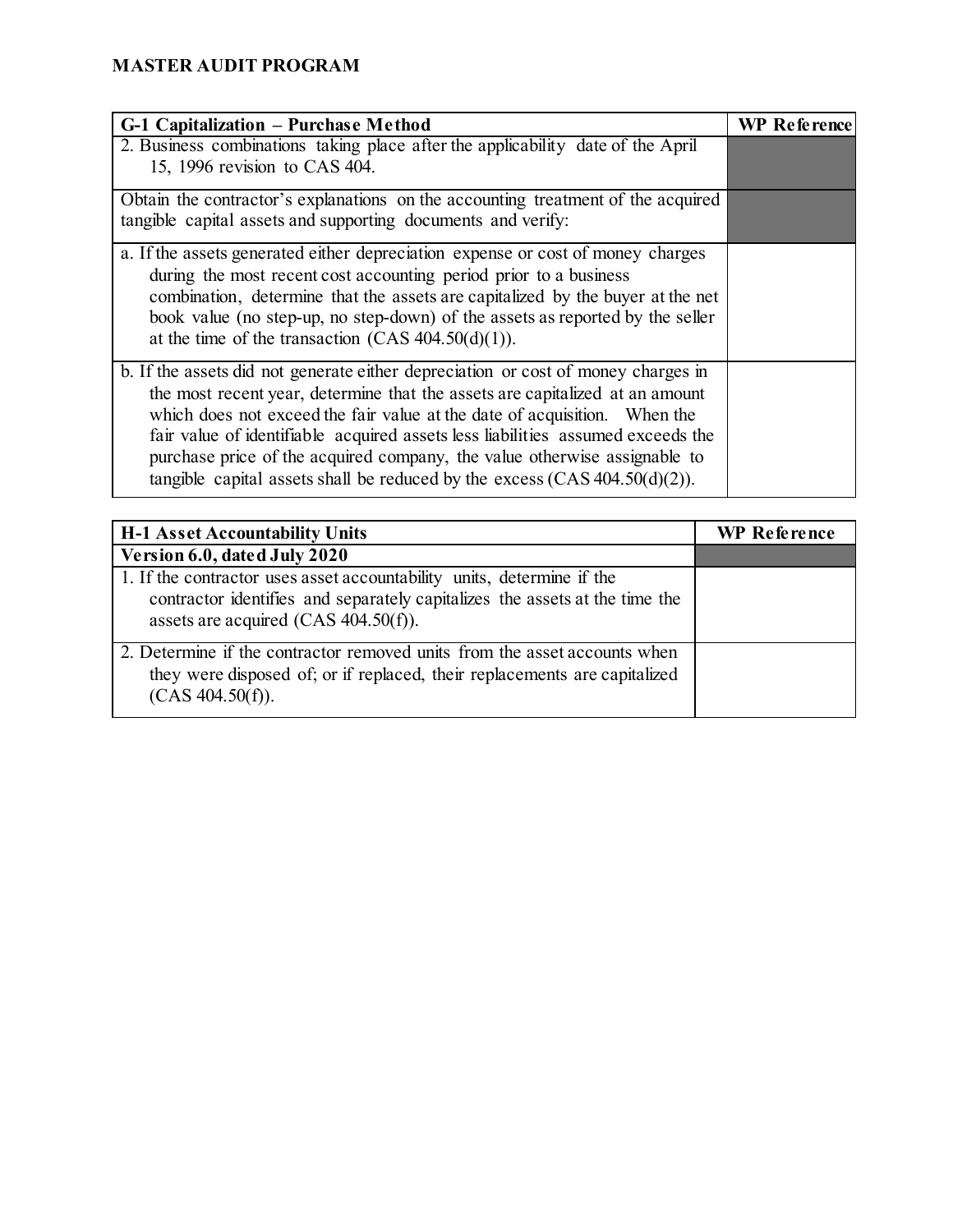| <b>A-1 Concluding Steps</b>                                                                                                                                                                                                                                                                                                                                                                                                                                                                                                                                                                                                                                                                                                                                                                                                                                                                                        | <b>WP</b> Reference |
|--------------------------------------------------------------------------------------------------------------------------------------------------------------------------------------------------------------------------------------------------------------------------------------------------------------------------------------------------------------------------------------------------------------------------------------------------------------------------------------------------------------------------------------------------------------------------------------------------------------------------------------------------------------------------------------------------------------------------------------------------------------------------------------------------------------------------------------------------------------------------------------------------------------------|---------------------|
| Version 6.0, dated July 2020                                                                                                                                                                                                                                                                                                                                                                                                                                                                                                                                                                                                                                                                                                                                                                                                                                                                                       |                     |
| 1. Summarize and document the results of audit.                                                                                                                                                                                                                                                                                                                                                                                                                                                                                                                                                                                                                                                                                                                                                                                                                                                                    |                     |
| 2. Discuss the audit results with the supervisor and, if applicable the technical<br>specialist. The auditor should only report those noncompliances which are<br>considered material. Coordinate significant or unusual issues with the<br>CFAO, FAO Manager, and if applicable, with the CAD network (see CAM<br>8-302.4 and 8-302.6). Coordination should be both before and after<br>discussion of results with the contractor. The CFAO should be apprised of<br>noncompliance matters at the earliest possible date.                                                                                                                                                                                                                                                                                                                                                                                         |                     |
| Note: If a noncompliance is considered immaterial, but could become<br>material if circumstances change, notify the CFAO through a memorandum.<br>The memorandum will include a Statement of Condition and<br>Recommendation (SOCAR) and provide the CFAO with sufficient<br>information to understand the condition and the severity of the CAS<br>noncompliance. The only exception to issuing a memorandum is if the audit<br>report includes a material noncompliance(s). When a material<br>noncompliance is reported, the immaterial noncompliance will be reported<br>in a separate exhibit to the report titled "Noncompliance that Warrants<br>Attention of the Cognizant Federal Agency Official." Reference to the<br>exhibit for the immaterial noncompliance will be in the Executive<br>Summary, but will not be included in the Basis of Opinion section, as it is<br>not a material noncompliance. |                     |
| 3. Prepare draft audit report (and memorandum, if applicable). If the audit<br>scope was limited to a certain $area(s)$ of the contractor's accounting<br>practices, modify the subject matter stated in the Report On (from WP A01)<br>and Opinion (from WP A) section of the report as necessary so that they<br>clearly identify the limited areas audited.                                                                                                                                                                                                                                                                                                                                                                                                                                                                                                                                                     |                     |
| 4. If a material weakness or significant internal control deficiency is detected<br>during the course of this audit, ensure that the findings have been fully<br>developed to determine if a significant deficiency in compliance with the<br>DFARS 252.242-7006 criteria exists. If so, open a Business System<br>Deficiency assignment (Activity Code 11090) to report the deficiency and<br>submit it to the contractor for comment.                                                                                                                                                                                                                                                                                                                                                                                                                                                                            |                     |
| 5. Hold an exit conference with the contractor and provide a draft report (and<br>memorandum, if applicable) to the contractor for comments in accordance<br>with CAM 4-304. Obtain supervisory review, and management review if<br>required, of the working papers and draft audit results section of the audit<br>report (and memorandum, if applicable) before discussion with the<br>contractor.                                                                                                                                                                                                                                                                                                                                                                                                                                                                                                               |                     |
| 6. Finalize audit report (and memorandum, if applicable) incorporating the<br>contractor's and auditor's response, if applicable.                                                                                                                                                                                                                                                                                                                                                                                                                                                                                                                                                                                                                                                                                                                                                                                  |                     |
| 7. Complete the administrative working papers.                                                                                                                                                                                                                                                                                                                                                                                                                                                                                                                                                                                                                                                                                                                                                                                                                                                                     |                     |